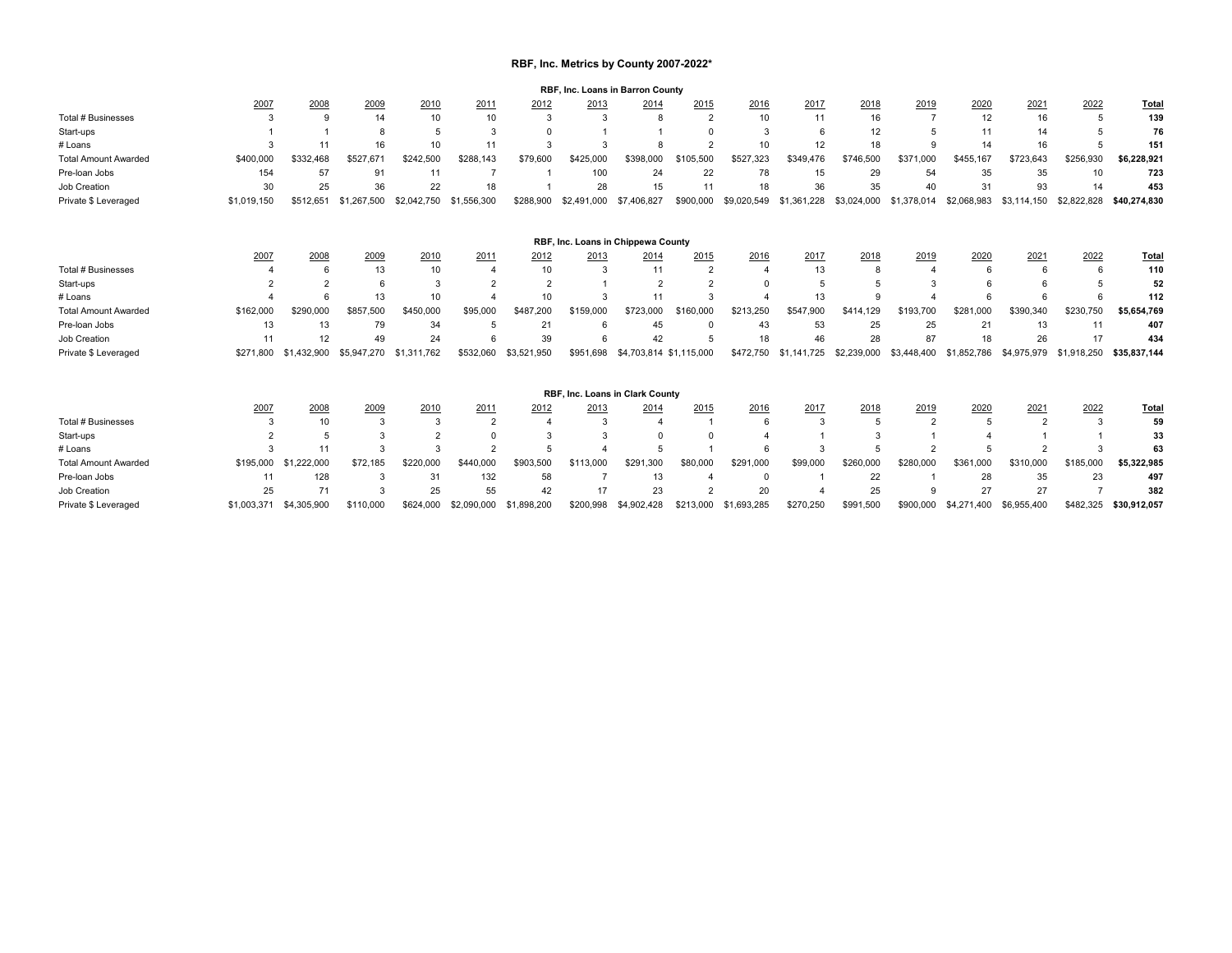| RBF, Inc. Loans in Dunn County       |           |                 |             |           |           |           |             |             |           |           |                 |           |             |             |             |          |              |
|--------------------------------------|-----------|-----------------|-------------|-----------|-----------|-----------|-------------|-------------|-----------|-----------|-----------------|-----------|-------------|-------------|-------------|----------|--------------|
|                                      | 2007      | 2008            | 2009        | 2010      | 2011      | 2012      | 2013        | 2014        | 2015      | 2016      | 2017            | 2018      | 2019        | 2020        | 2021        | 2022     | <b>Total</b> |
| Total # Businesses                   |           |                 |             |           |           |           | 11          |             |           |           |                 |           |             |             |             |          | 82           |
| Start-ups                            |           |                 |             |           |           |           |             |             |           |           |                 |           |             |             |             |          | 42           |
| # Loans                              |           |                 |             |           |           |           | 11          |             |           |           |                 |           |             |             |             |          | 86           |
| <b>Total Amount Awarded</b>          | \$145,000 | \$475,000       | \$638,000   | \$158.565 | \$153,000 | \$110,500 | \$678,600   | \$275,000   | \$80,000  | \$270,000 | \$455,950       | \$30,000  | \$529,380   | \$130,000   | \$300,200   | \$28,000 | \$4,457,195  |
| Pre-Ioan Jobs                        | 60        | 79              | 16          |           |           | g         | 98          | 43          |           |           | 19              |           | 34          |             | 28          |          | 395          |
| Job Creation                         | 35        | 31              | 146         |           | 24        | 16        | 60          | 43          | 18        | 10        | 14              |           | 19          |             | 30          |          | 466          |
| Private \$ Leveraged                 | \$967,700 | ,195,000<br>\$1 | \$4,099,500 | \$965,000 | \$436,537 | \$658,260 | \$2,554,431 | \$2,570,355 | \$397,500 | \$606,000 | \$1,841,750     | \$0       | \$4,362,517 | \$1,080,500 | \$1,995,500 | \$10,500 | \$23,741,050 |
| RBF, Inc. Loans in Eau Claire County |           |                 |             |           |           |           |             |             |           |           |                 |           |             |             |             |          |              |
|                                      |           |                 |             |           |           |           |             |             |           |           |                 |           |             |             |             |          |              |
|                                      | 2007      | 2008            | 2009        | 2010      | 2011      | 2012      | 2013        | 2014        | 2015      | 2016      | 2017            | 2018      | 2019        | 2020        | 2021        | 2022     | Total        |
| Total # Businesses                   |           |                 |             |           |           |           |             |             |           |           | 9               |           |             |             | 3           |          | 62           |
| Start-ups                            |           |                 |             |           |           |           |             |             |           |           |                 |           |             |             |             |          | 33           |
| # Loans                              |           |                 |             |           |           |           |             |             |           |           | 10 <sup>1</sup> |           |             |             |             |          | 68           |
| <b>Total Amount Awarded</b>          | \$40,000  | \$30,000        | \$180,000   | \$160,000 | \$149,500 | \$55,000  | \$490,000   | \$372,700   | \$280.000 | \$403,300 | \$607,500       | \$272,400 | \$0         | \$175,000   | \$106,000   | \$45,000 | \$3,366,400  |
| Pre-Ioan Jobs                        |           |                 |             | 23        | 29        |           | 147         | 14          | 29        | 27        | 37              | 8         |             | 17          | 17          |          | 355          |
| Job Creation                         |           |                 |             | 48        | 20        |           | 30          | 30          | 12        | 106       | 34              | 115       |             | 62          | 9           |          | 492          |